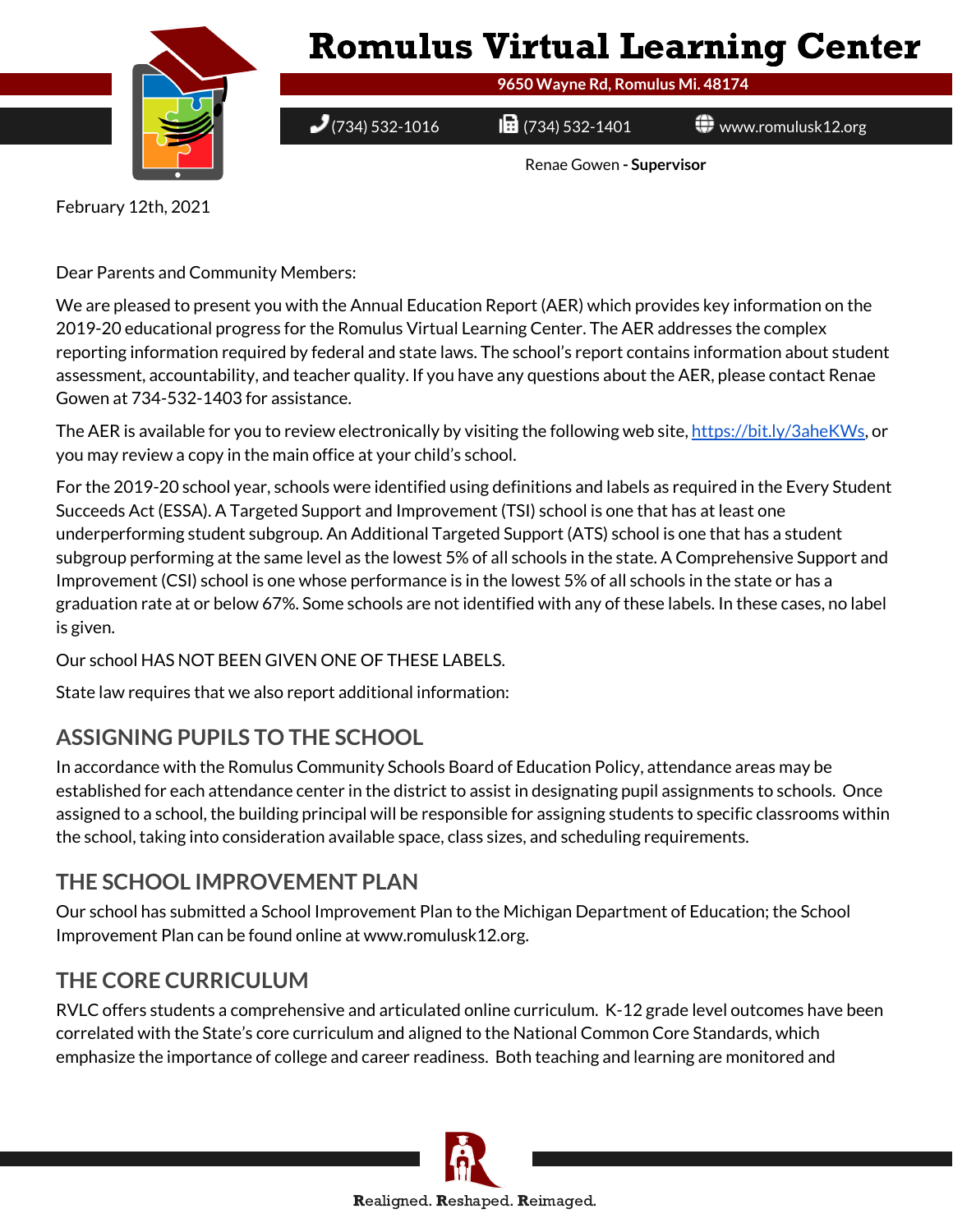supported by scientific and research-based best practices. The process for developing the K-12 curriculum and other related resources can be found at www.romulusk12.org.

# **PARENT-TEACHER CONFERENCES**

We do not hold formal parent-teacher conferences because the majority of our students are over the age of 18. We also maintain weekly communication as a requirement of our virtual school. Additionally, individual meetings are held with students and/or parents at the beginning and at the end of each school year, and on an as needed basis.

# **POSTSECONDARY**

We do not offer Advanced Placement courses, nor did we have any students who were dually enrolled in college. We did have a number of students who progressed to post-secondary education and/or training after obtaining their high school diploma with us.

At Romulus Virtual Learning Center, we provide an interactive, online learning environment, and we redefine what a classroom typically looks like. RVLC provides a strong support system, while also allowing students to work at their own pace. We provide an open lab setting, and our student-centered model is designed to empower our graduates with the skills and qualities essential to succeed in their future academic and career goals. And we continue to improve our services year after year.

Sincerely,

Renae Gowen *Director of RVLC*

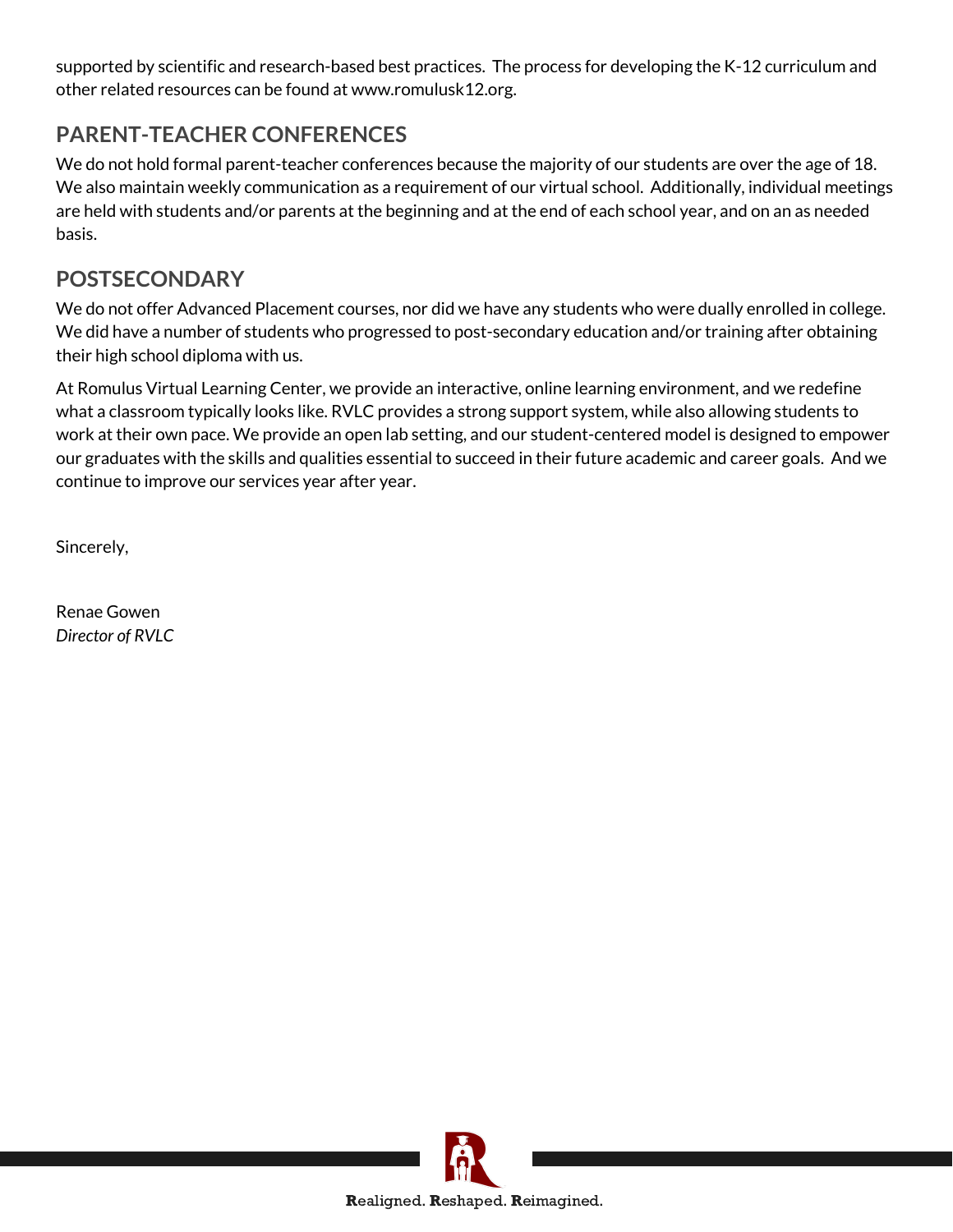

## **Annual Education Report Romulus Virtual Learning Center (02874)**

## **High School Graduation: Four-Year Adjusted Cohort Rate**

| <b>Student Group</b>                 | Baseline Data<br>(2016) | Most Recent<br><b>Results (2019)</b> | Interim Objective<br>(2020) | Interim Objective<br>(2022) | Long-Term Target<br>(2025) |
|--------------------------------------|-------------------------|--------------------------------------|-----------------------------|-----------------------------|----------------------------|
| All Students                         | 79.79%                  | 15.15%                               | l86.30%                     | 89.56%                      | 94.44%                     |
| Black or African<br>American         | 67.31%                  | 20.00%                               | 79.37%                      | 85.40%                      | 94.44%                     |
| Hispanic of Any Race                 | 72.07%                  | < 10                                 | 82.01%                      | 86.99%                      | 94.44%                     |
| Two or More Races                    | 74.74%                  | <10                                  | 83.50%                      | 87.88%                      | 94.44%                     |
| White                                | 83.48%                  | < 10                                 | 88.35%                      | 90.79%                      | 94.44%                     |
| Economically<br>Disadvantaged        | 67.48%                  | 21.05%                               | 79.46%                      | 85.46%                      | 94.44%                     |
| Students With<br><b>Disabilities</b> | 57.12%                  | < 10                                 | 73.71%                      | 82.00%                      | 94.44%                     |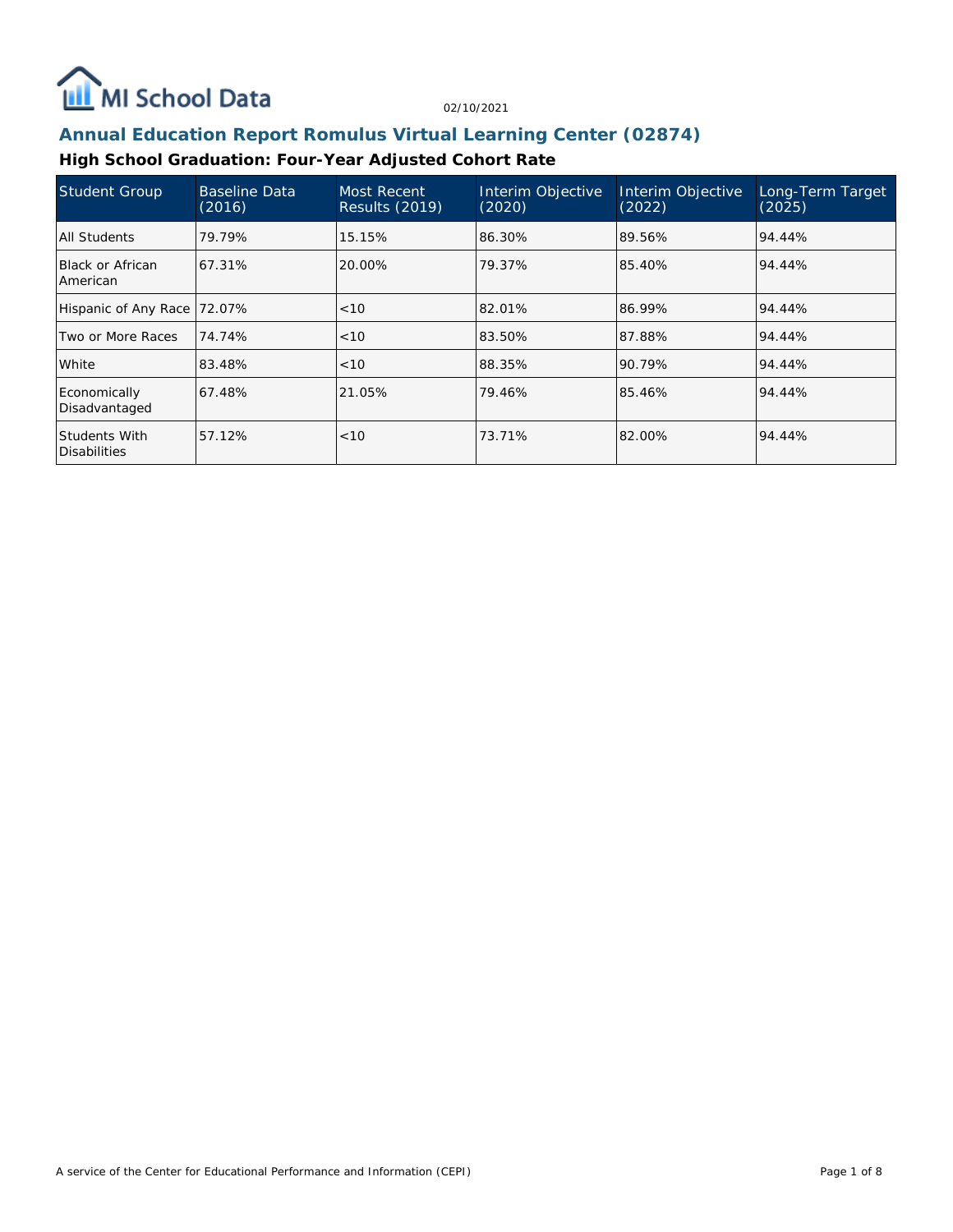

### **Annual Education Report Romulus Virtual Learning Center (02874)**

#### **Professional Qualifications of All Public Elementary and Secondary School Teachers**

|                                              | Other | B.A. | M.A. | Ph.D.        |
|----------------------------------------------|-------|------|------|--------------|
| Romulus Virtual Learning 0<br>Center (02874) |       |      |      | <sup>1</sup> |

*Professional Qualifications are defined by the State and may include information such as the degrees of public school teachers (e.g., percentage of teachers with Bachelors Degrees or Masters Degrees) or the percentage of fully certified teachers*

#### **Inexperienced Teachers**

|                                                  | <b>Total Number Number</b><br>of Staffing<br>Group | Inexperience      | Percent<br>Inexperience | Count High-<br>Poverty<br><b>Schools</b> | Percent High- Count Low-<br>Poverty<br><b>Schools</b> | Poverty<br><b>Schools</b> | Percent Low-<br>Poverty<br><b>Schools</b> |
|--------------------------------------------------|----------------------------------------------------|-------------------|-------------------------|------------------------------------------|-------------------------------------------------------|---------------------------|-------------------------------------------|
| Romulus<br>Virtual<br>Learning<br>Center (02874) | 1.00                                               | 1.00 <sub>1</sub> | 100.0%                  | N/A                                      | N/A                                                   | N/A                       | N/A                                       |

#### **Inexperienced Principals and Other School Leaders**

| <b>Total Number Number</b><br>of Staffing | Inexperience | Percent<br><b>Inexperience Poverty</b> | Count High- | Percent High- Count Low-<br>Poverty | Poverty        | <b>Percent Low-</b><br>Poverty |
|-------------------------------------------|--------------|----------------------------------------|-------------|-------------------------------------|----------------|--------------------------------|
| Group                                     |              |                                        | Schools     | Schools                             | <b>Schools</b> | Schools <sup>1</sup>           |

#### No Data to Display

#### **Teacher Emergency or Provisional Credentials**

|                                                  | of Teachers | Total Number Number with Percent with Count High-<br>Emergency or Emergency or Poverty<br>Provisional<br><b>Credentials</b> | Provisional<br><b>Credentials</b> | Schools | Percent High- Count Low-<br>Poverty<br>Schools | Poverty<br>Schools | Percent Low-<br>Poverty<br><b>Schools</b> |
|--------------------------------------------------|-------------|-----------------------------------------------------------------------------------------------------------------------------|-----------------------------------|---------|------------------------------------------------|--------------------|-------------------------------------------|
| Romulus<br>Virtual<br>Learning<br>Center (02874) | 1.00        | 0.00                                                                                                                        | $0.0\%$                           | IN/A    | IN/A                                           | N/A                | IN/A                                      |

#### **Out-of-Field Teachers**

|                                                  | Total Number Number of<br>of Teachers | Out-of-Field<br><b>Teachers</b> | Percent of<br>Out-of-Field<br>Teachers | Count High-<br>Poverty<br>Schools | Percent High- Count Low-<br>Poverty<br><b>Schools</b> | Poverty<br><b>Schools</b> | Percent Low-<br>Poverty<br><b>Schools</b> |
|--------------------------------------------------|---------------------------------------|---------------------------------|----------------------------------------|-----------------------------------|-------------------------------------------------------|---------------------------|-------------------------------------------|
| Romulus<br>Virtual<br>Learning<br>Center (02874) | 1.00                                  | 0.00                            | $0.0\%$                                | N/A                               | N/A                                                   | IN/A                      | IN/A                                      |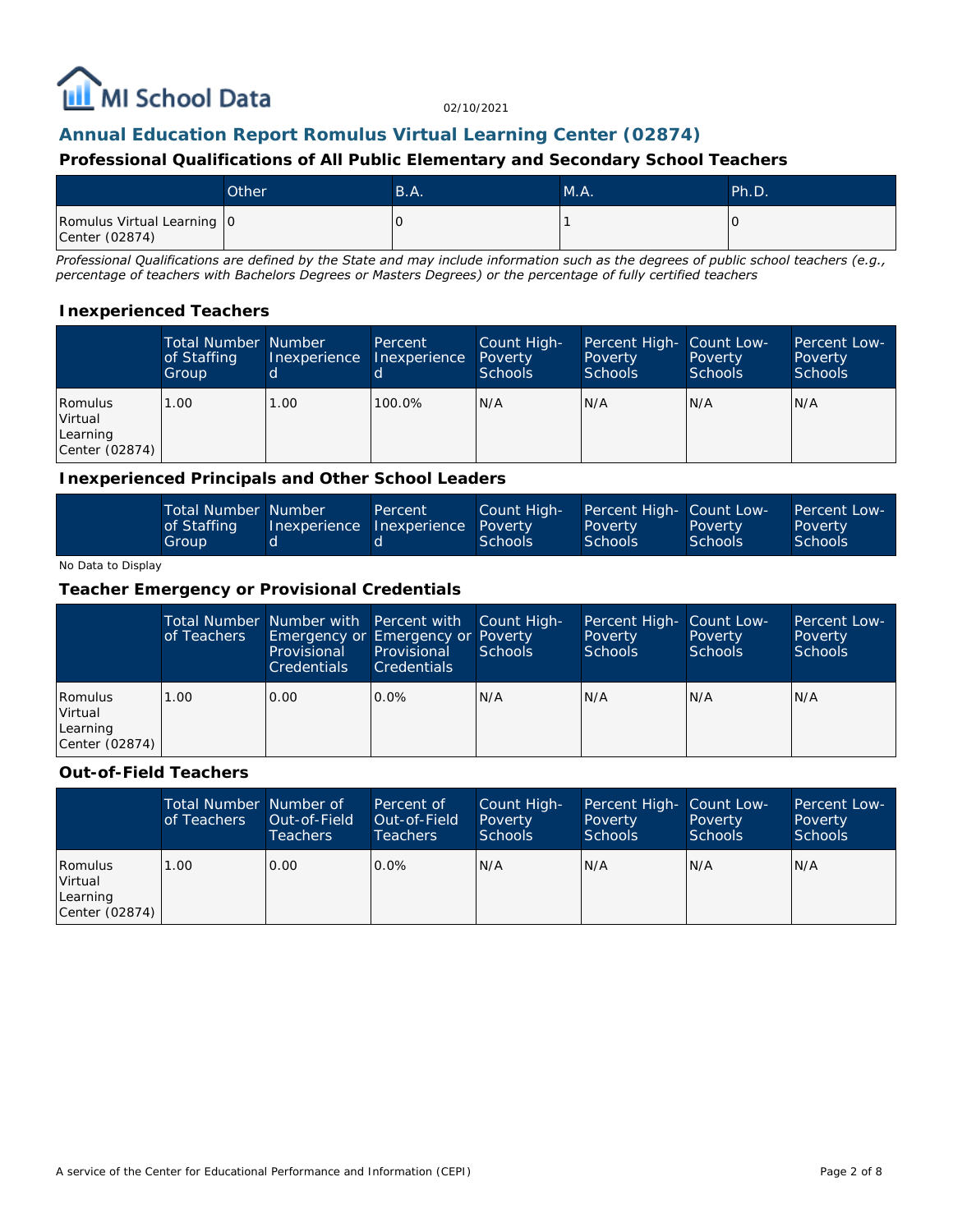

## **Annual Education Report Romulus Virtual Learning Center (02874)**

#### **NAEP Grade 4 Math**

|                                                                                                                                                                                                    | Percent of<br><b>Students</b>              | Percent below<br><b>Basic</b>                         | Percent Basic                                          | Percent Proficient                                    | Percent Advanced                                           |
|----------------------------------------------------------------------------------------------------------------------------------------------------------------------------------------------------|--------------------------------------------|-------------------------------------------------------|--------------------------------------------------------|-------------------------------------------------------|------------------------------------------------------------|
| <b>All Students</b>                                                                                                                                                                                | 100                                        | 24                                                    | 41                                                     | 29                                                    | 7                                                          |
| Male<br>Female                                                                                                                                                                                     | 51<br>49                                   | 22<br>25                                              | 40<br>42                                               | 30<br>28                                              | 8<br>5                                                     |
| National Lunch<br>Program Eligibility<br>Eligible<br>Not Eligible<br>Info not available                                                                                                            | 51<br>49<br>$\ddagger$                     | 36<br>12<br>$\ddagger$                                | 44<br>37<br>$\ddagger$                                 | 18<br>40<br>$\ddagger$                                | 2<br>11<br>$\ddagger$                                      |
| Race/Ethnicity<br>White<br><b>Black or African</b><br>American<br>Hispanic<br>Asian<br>American Indian or<br>Alaska Native<br>Native Hawaiian or<br>Other Pacific<br>Islander<br>Two or More Races | 65<br>17<br>9<br>3<br>‡<br>$\ddagger$<br>5 | 15<br>51<br>34<br>9<br>$\ddagger$<br>$\ddagger$<br>29 | 41<br>39<br>45<br>32<br>$\ddagger$<br>$\ddagger$<br>42 | 36<br>9<br>17<br>37<br>$\ddagger$<br>$\ddagger$<br>22 | 8<br>4<br>22<br>$\ddagger$<br>$\ddagger$<br>$\overline{7}$ |
| Student classified as<br>having a disability<br><b>SD</b><br>Not SD                                                                                                                                | 11<br>89                                   | 60<br>19                                              | 29<br>42                                               | 10<br>31                                              |                                                            |
| Student is an English<br>Language Learner<br><b>ELL</b><br>Not ELL                                                                                                                                 | 10<br>90                                   | 37<br>22                                              | 46<br>40                                               | 14<br>31                                              | $\overline{2}$<br>$\overline{7}$                           |

*‡ Reporting Standards not met. Note: Observed differences are not necessarily statistically significant. Detail may not sum to total because of rounding. SOURCE: U.S. Department of Education. Institute for Education Sciences. National Center for Education Statistics. National Assessment of Educational Progress (NAEP) 2019 Mathematics Achievement.*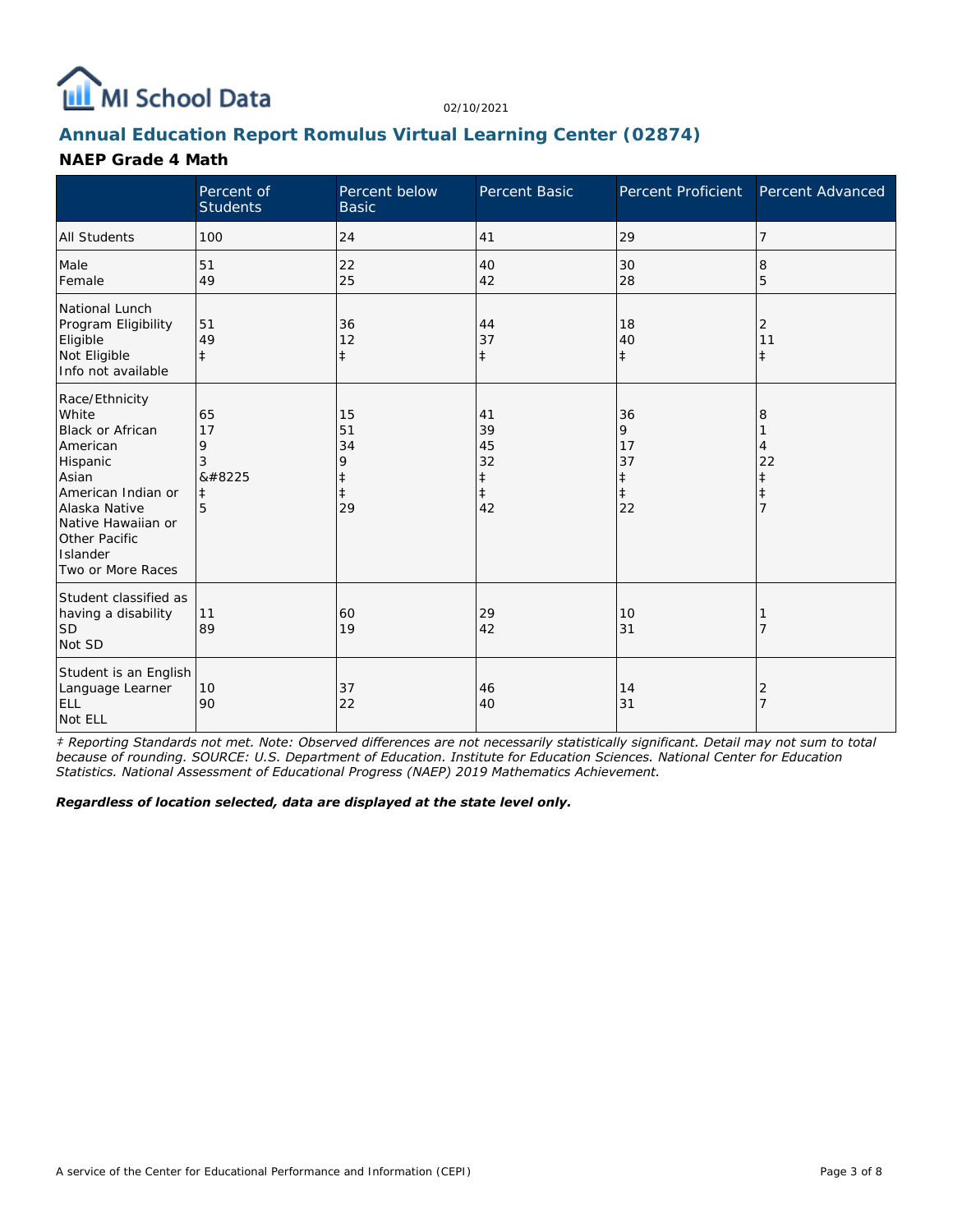

## **Annual Education Report Romulus Virtual Learning Center (02874)**

### **NAEP Grade 8 Math**

|                                                                                                                                                                                                    | Percent of<br><b>Students</b>      | Percent below<br><b>Basic</b>                 | Percent Basic                                          | Percent Proficient                                    | Percent Advanced                      |
|----------------------------------------------------------------------------------------------------------------------------------------------------------------------------------------------------|------------------------------------|-----------------------------------------------|--------------------------------------------------------|-------------------------------------------------------|---------------------------------------|
| <b>All Students</b>                                                                                                                                                                                | 32                                 | 68                                            | 31                                                     | 9                                                     |                                       |
| Male<br>Female                                                                                                                                                                                     | 51<br>49                           | 33<br>31                                      | 67<br>69                                               | 31<br>31                                              | 10<br>$\overline{7}$                  |
| National Lunch<br>Program Eligibility<br>Eligible<br>Not Eligible<br>Info not available                                                                                                            | $\overline{4}$<br>55<br>$\ddagger$ | 48<br>19<br>$\ddagger$                        | 52<br>81<br>$\ddagger$                                 | 16<br>43<br>$\pm$                                     | 3<br>13<br>$\ddagger$                 |
| Race/Ethnicity<br>White<br><b>Black or African</b><br>American<br>Hispanic<br>Asian<br>American Indian or<br>Alaska Native<br>Native Hawaiian or<br>Other Pacific<br>Islander<br>Two or More Races | 70<br>15<br>8<br>$\ddagger$<br>4   | 25<br>64<br>41<br>14<br>ŧ<br>$\ddagger$<br>39 | 75<br>36<br>59<br>86<br>$\ddagger$<br>$\ddagger$<br>61 | 37<br>9<br>16<br>52<br>$\ddagger$<br>$\ddagger$<br>24 | 11<br>2<br>21<br>‡<br>$\ddagger$<br>4 |
| Student classified as<br>having a disability<br><b>SD</b><br>Not SD                                                                                                                                | 10<br>90                           | 75<br>27                                      | 25<br>73                                               | 5<br>34                                               | 0<br>9                                |
| Student is an English<br>Language Learner<br><b>ELL</b><br>Not ELL                                                                                                                                 | 6<br>94                            | 60<br>30                                      | 40<br>70                                               | 8<br>32                                               | 9                                     |

*‡ Reporting Standards not met. NOTE: Observed differences are not necessarily statistically significant. Detail may not sum to total because of rounding. SOURCE: U.S. Department of Education. Institute for Education Sciences. National Center for Education Statistics. National Assessment of Educational Progress (NAEP) 2019 Mathematics Achievement.*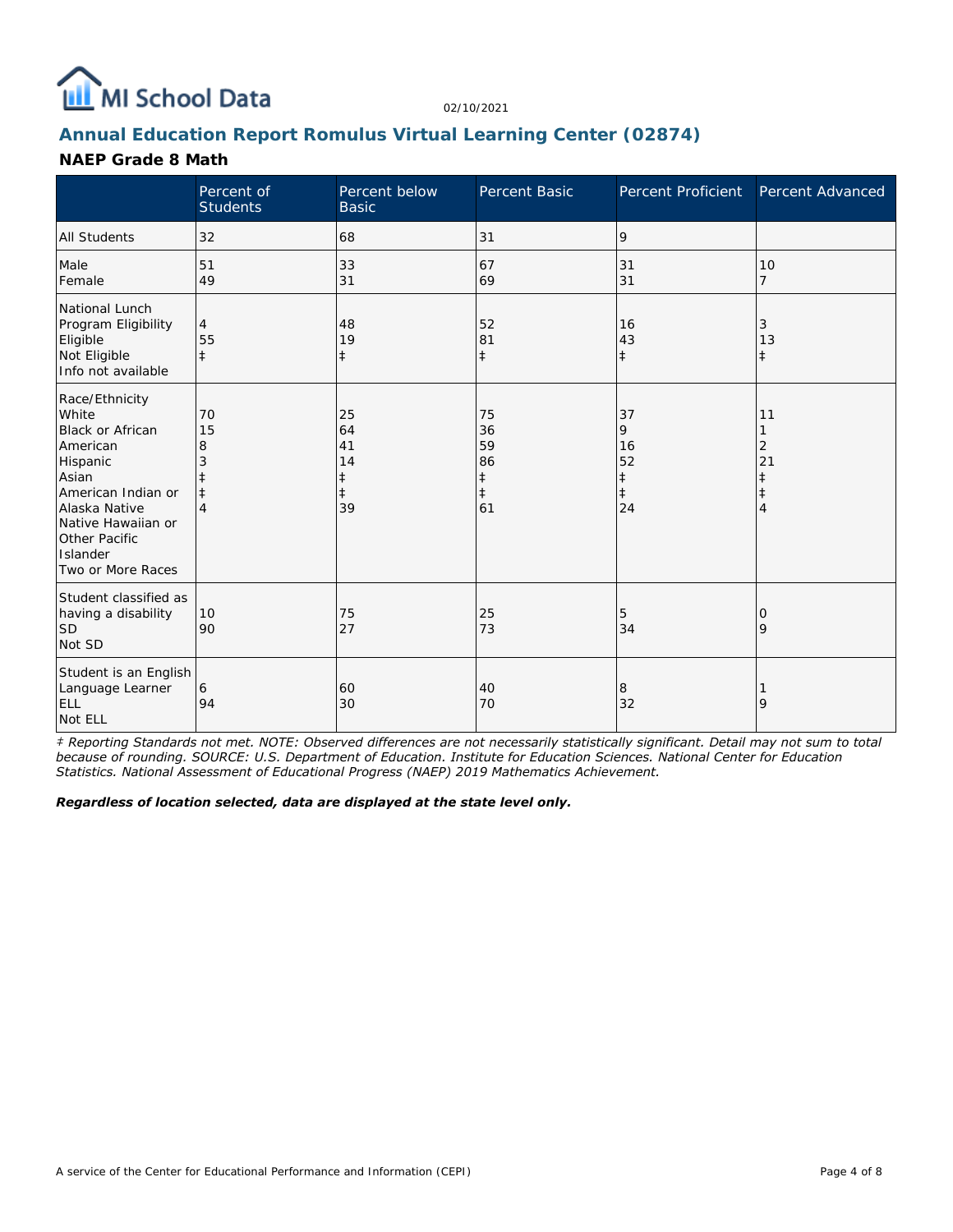

## **Annual Education Report Romulus Virtual Learning Center (02874)**

### **NAEP Grade 4 Reading**

|                                                                                                                                                                                             | Percent of<br><b>Students</b> | Percent below<br><b>Basic</b>                 | Percent Basic                                          | Percent Proficient                                     | Percent Advanced                                  |
|---------------------------------------------------------------------------------------------------------------------------------------------------------------------------------------------|-------------------------------|-----------------------------------------------|--------------------------------------------------------|--------------------------------------------------------|---------------------------------------------------|
| All Students                                                                                                                                                                                | 100                           | 36                                            | 64                                                     | 32                                                     | 7                                                 |
| Male<br>Female                                                                                                                                                                              | 51<br>49                      | 40<br>32                                      | 60<br>68                                               | 28<br>36                                               | 6<br>9                                            |
| National Lunch<br>Program Eligibility<br>Eligible<br>Not Eligible<br>Info not available                                                                                                     | 53<br>47<br>$\pm$             | 49<br>21<br>$\ddagger$                        | 51<br>79<br>$\ddagger$                                 | 20<br>45<br>$\ddagger$                                 | 3<br>13<br>ŧ.                                     |
| Race/Ethnicity<br>White<br>Black or African<br>American<br>Hispanic<br>Asian<br>American Indian or<br>Alaska Native<br>Native Hawaiian or<br>Other Pacific<br>Islander<br>Two or More Races | 65<br>18<br>9<br>$\ddagger$   | 29<br>58<br>50<br>18<br>‡<br>$\ddagger$<br>33 | 71<br>42<br>50<br>82<br>$\ddagger$<br>$\ddagger$<br>67 | 37<br>15<br>18<br>44<br>$\ddagger$<br>$\ddagger$<br>35 | 9<br>2<br>$\overline{2}$<br>15<br>$\ddagger$<br>8 |
| Student classified as<br>having a disability<br><b>SD</b><br>Not SD                                                                                                                         | 10<br>90                      | 74<br>31                                      | 26<br>69                                               | 10<br>34                                               | 8                                                 |
| Student is an English<br>Language Learner<br><b>ELL</b><br>Not ELL                                                                                                                          | 11<br>89                      | 57<br>33                                      | 43<br>67                                               | 14<br>34                                               | 3<br>8                                            |

*# Rounds to zero*

*‡ Reporting Standards not met. NOTE: Observed differences are not necessarily statistically significant. Detail may not sum to total because of rounding. SOURCE: U.S. Department of Education, Institute of Education Sciences, National Center for Education Statistics, National Assessment of Educational Progress (NAEP), 2019 Reading Assessment.*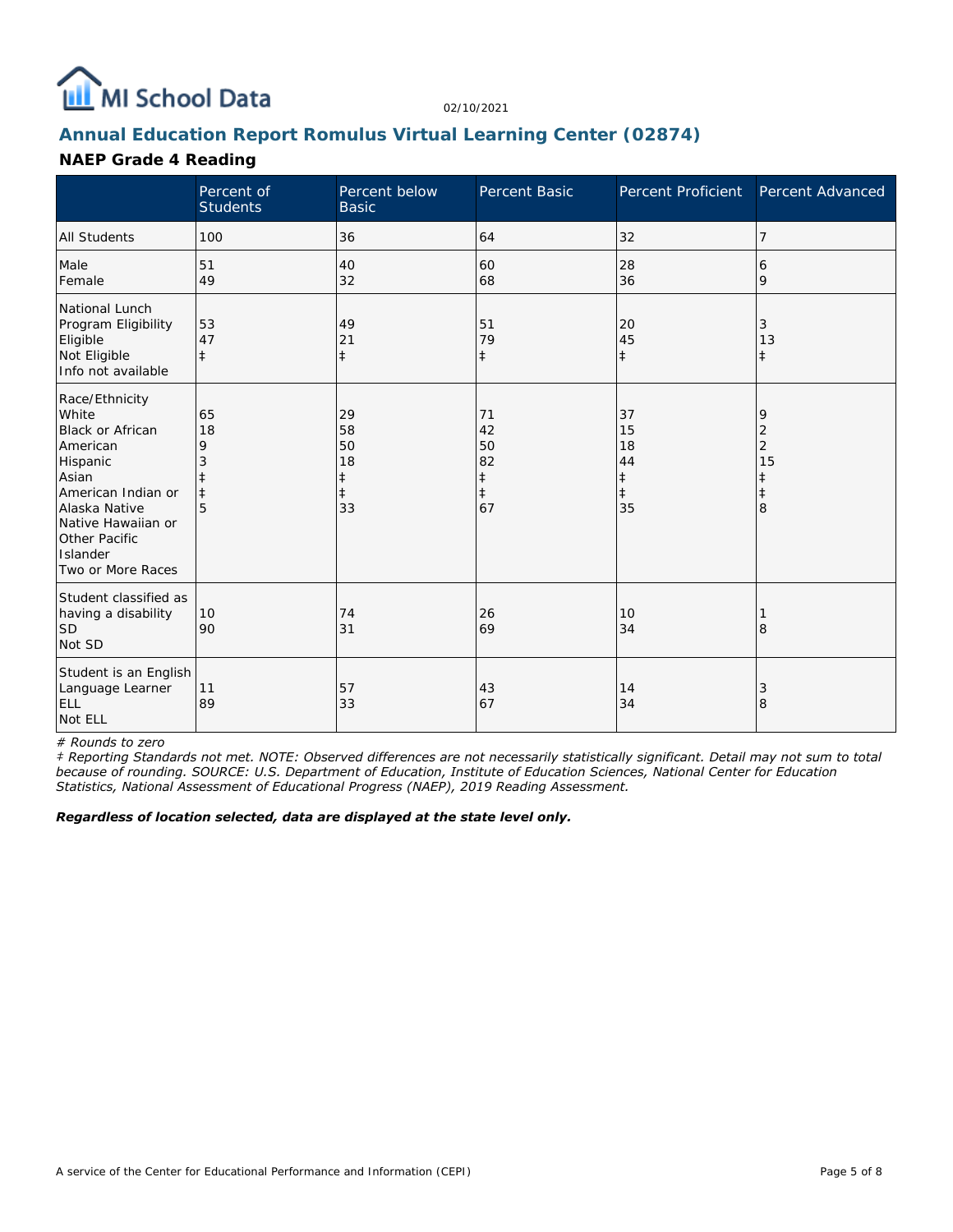

## **Annual Education Report Romulus Virtual Learning Center (02874)**

### **NAEP Grade 8 Reading**

|                                                                                                                                                                                          | Percent of<br><b>Students</b> | Percent below<br><b>Basic</b>                          | Percent Basic                                          | Percent Proficient                                     | Percent Advanced |
|------------------------------------------------------------------------------------------------------------------------------------------------------------------------------------------|-------------------------------|--------------------------------------------------------|--------------------------------------------------------|--------------------------------------------------------|------------------|
| <b>All Students</b>                                                                                                                                                                      | 100                           | 27                                                     | 73                                                     | 31                                                     | 3                |
| Male<br>Female                                                                                                                                                                           | 51<br>49                      | 32<br>21                                               | 68<br>79                                               | 26<br>37                                               | 2<br>3           |
| National Lunch<br>Program Eligibility<br>Eligible<br>Not Eligible<br>Info not available                                                                                                  | 47<br>52<br>$\ddagger$        | 39<br>15<br>$\ddagger$                                 | 61<br>85<br>$\ddagger$                                 | 19<br>43<br>$\ddagger$                                 | $\ddagger$       |
| Race/Ethnicity<br>White<br><b>Black or Afican</b><br>American<br>Hispanic<br>Asian/Native<br>Hawaiian or Pacific<br>Islander<br>American Indian or<br>Alaska Native<br>Two or More Races | 70<br>15<br>8                 | 22<br>48<br>36<br>14<br>$\ddagger$<br>$\ddagger$<br>23 | 78<br>52<br>64<br>86<br>$\ddagger$<br>$\ddagger$<br>77 | 35<br>12<br>22<br>56<br>$\ddagger$<br>$\ddagger$<br>40 | 3<br>Ο<br>6<br>5 |
| Student classified as<br>having a disability<br><b>SD</b><br>Not SD                                                                                                                      | 11<br>89                      | 71<br>21                                               | 29<br>79                                               | 5<br>35                                                | O<br>3           |
| Student is an English<br>Language Learner<br><b>ELL</b><br>Not ELL                                                                                                                       | 6<br>94                       | 57<br>25                                               | 43<br>75                                               | 6<br>33                                                | 0<br>3           |

*# Rounds to zero*

*‡ Reporting Standards not met. NOTE: Observed differences are not necessarily statistically significant. Detail may not sum to total because of rounding. SOURCE: U.S. Department of Education, Institute of Education Sciences, National Center for Education Statistics, National Assessment of Educational Progress (NAEP), 2019 Reading Assessment.*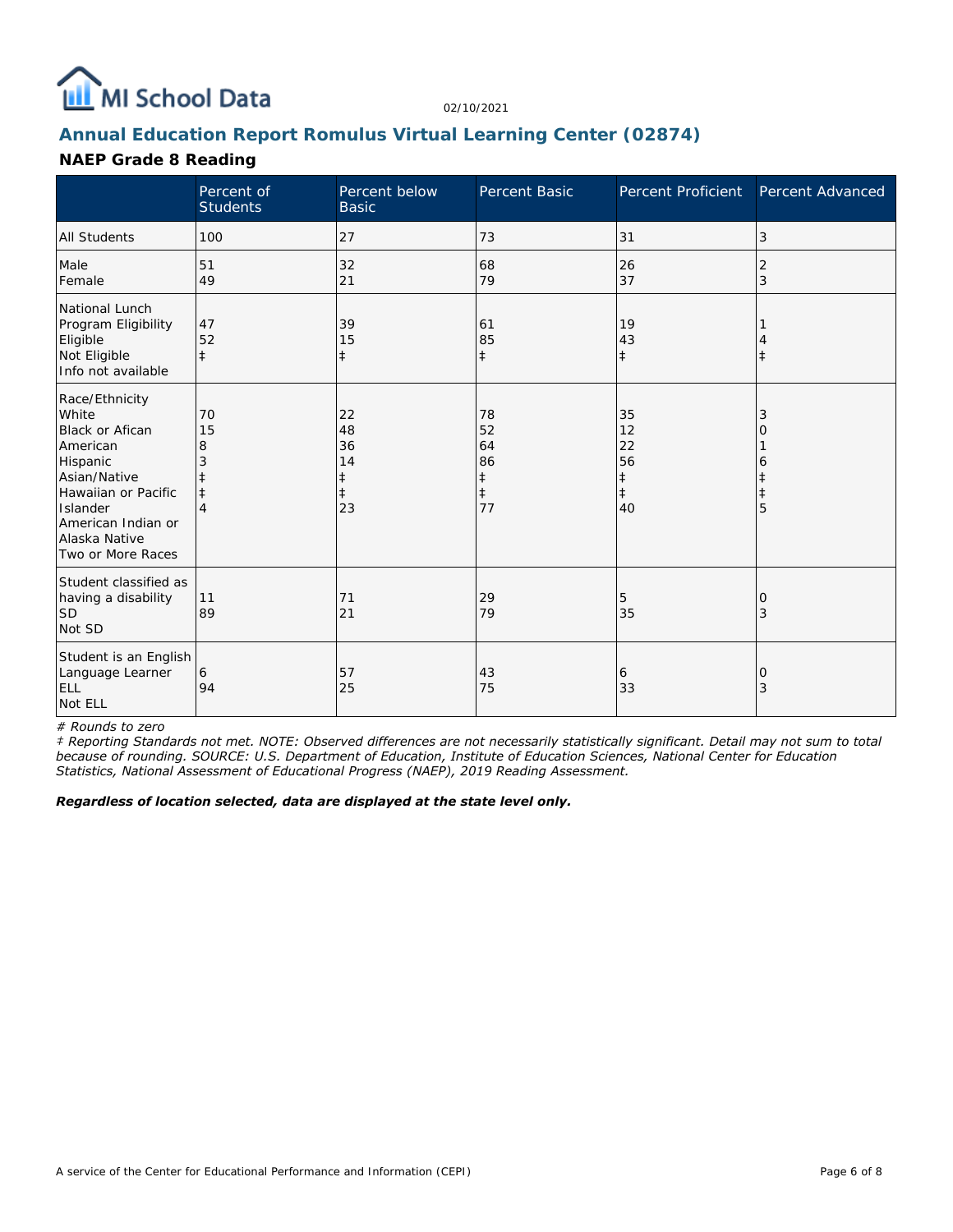

### **Annual Education Report Romulus Virtual Learning Center (02874)**

### **NAEP Participation Data**

| Grade | Subject | Participation Rate Standard Error<br>for Students with<br><b>Disabilities</b> |      | Participation Rate Standard Error<br>for Limited English<br><b>Proficient Students</b> |      |
|-------|---------|-------------------------------------------------------------------------------|------|----------------------------------------------------------------------------------------|------|
| 14    | Math    | 86.9                                                                          | 2.25 | 197                                                                                    | 0.97 |
|       | Reading | 85.4                                                                          | 2.57 | 98                                                                                     | 1.04 |
| 18    | Math    | 81.9                                                                          | 2.48 | 95                                                                                     | 1.79 |
|       | Reading | 83.3                                                                          | 2.41 | <u>o</u>                                                                               | 3.97 |

*The National Assessment of Educational Progress (NAEP) is periodically administered by the U.S. Department of Education based on assessments administered to samples of students in each state. Federal regulations require the display of state level NAEP data on the Annual Education Report. These data represent the performance of the most recent sample of Michigan students on the NAEP.*